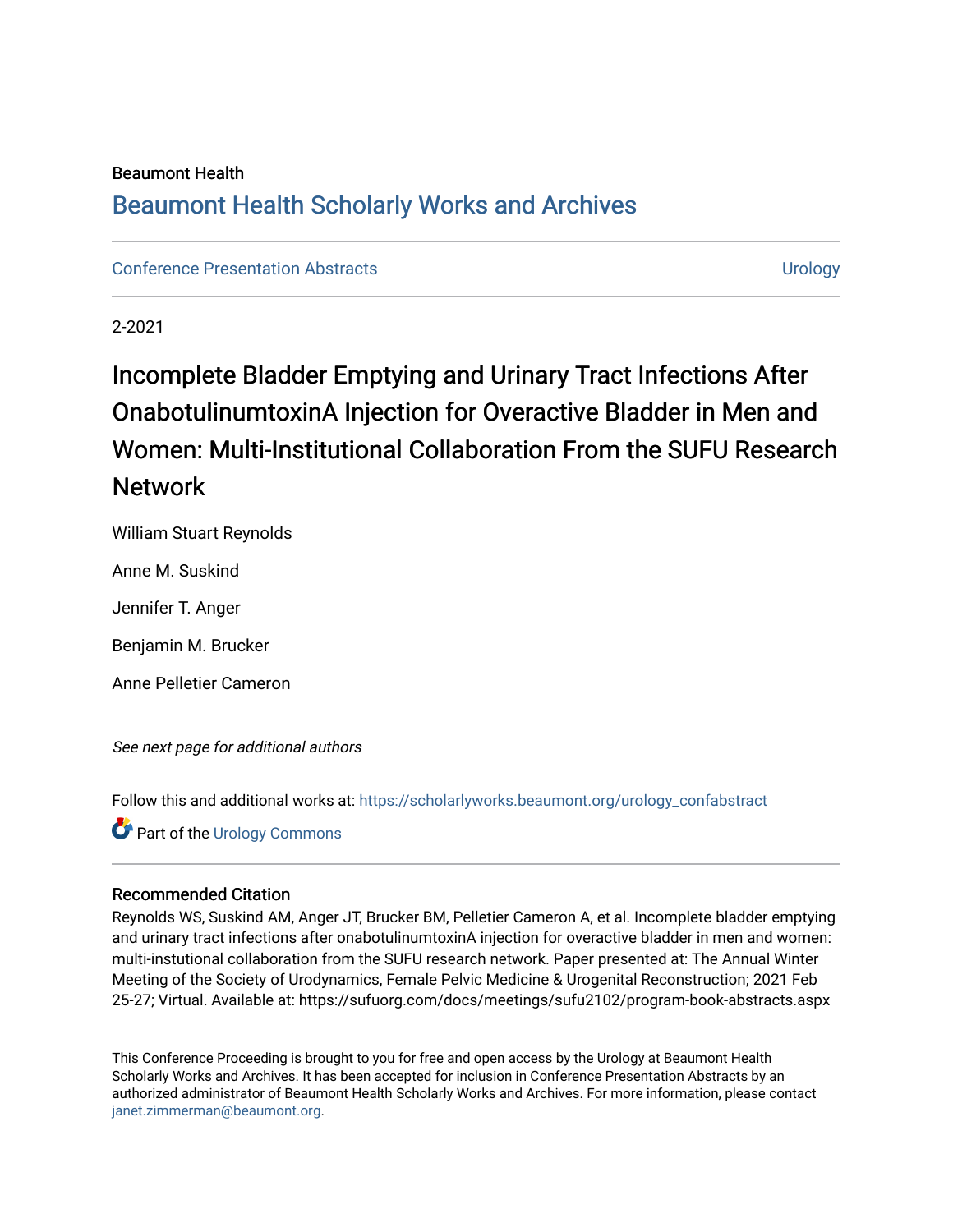#### Authors

William Stuart Reynolds, Anne M. Suskind, Jennifer T. Anger, Benjamin M. Brucker, Anne Pelletier Cameron, and Priya Padmanabhan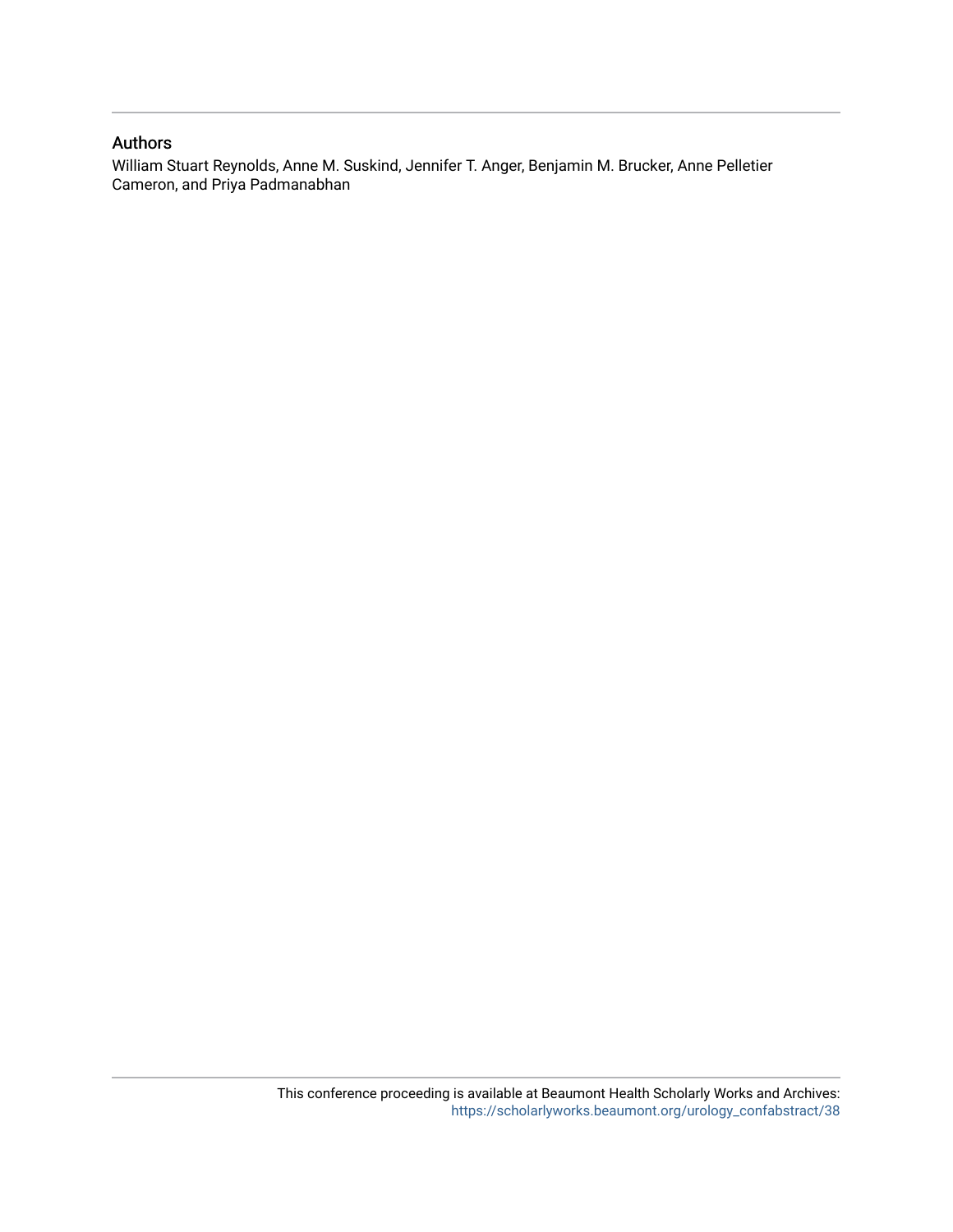The number of minor adverse events is similar between women treated with vaginal laser vs. not (RR 1.76 [95% CI 0.44-7.06]; Low CoE). Findings were consistent in subgroup comparisons of laser vs. sham or laser vs. topical estrogen.

**Conclusion:** Vaginal lasers appear to have little to no effect on continence based on clinician or patient measures. However, we have very little to limited confidence in the effect estimates for the outcomes. Addition of data from the 16 trials that ongoing will improve the quality of evidence in the future.

| (studium)<br>Follow yp.<br>45<br>(1 <sub>R</sub> <sub>T</sub> )<br>246<br>(ERCTL) | ty Monte<br><b>CORADLE</b><br><b>BOOG</b><br>VERY LOW **<br>6800<br>LOW <sup>A </sup> | <b>CRAN EXI</b><br>RR 0.97<br>(0.60 to 1.57)                                                                                                                                                    | <b>Bisk with No Laser (all other</b><br>interventions)<br>509 per 1,000<br>The mean change in patient | <b>Risk difference with Laser</b><br>18 fewer per 1,000<br>(243 fewer to 347 more)                                                                                                                                                                                                                                                                                                                                                                                                                                                                                                                                                                                                                                                                                            |
|-----------------------------------------------------------------------------------|---------------------------------------------------------------------------------------|-------------------------------------------------------------------------------------------------------------------------------------------------------------------------------------------------|-------------------------------------------------------------------------------------------------------|-------------------------------------------------------------------------------------------------------------------------------------------------------------------------------------------------------------------------------------------------------------------------------------------------------------------------------------------------------------------------------------------------------------------------------------------------------------------------------------------------------------------------------------------------------------------------------------------------------------------------------------------------------------------------------------------------------------------------------------------------------------------------------|
|                                                                                   |                                                                                       |                                                                                                                                                                                                 |                                                                                                       |                                                                                                                                                                                                                                                                                                                                                                                                                                                                                                                                                                                                                                                                                                                                                                               |
|                                                                                   |                                                                                       |                                                                                                                                                                                                 |                                                                                                       |                                                                                                                                                                                                                                                                                                                                                                                                                                                                                                                                                                                                                                                                                                                                                                               |
|                                                                                   |                                                                                       |                                                                                                                                                                                                 |                                                                                                       |                                                                                                                                                                                                                                                                                                                                                                                                                                                                                                                                                                                                                                                                                                                                                                               |
|                                                                                   |                                                                                       |                                                                                                                                                                                                 | reported incontinence, short term                                                                     | MD 2.66 SD lawer                                                                                                                                                                                                                                                                                                                                                                                                                                                                                                                                                                                                                                                                                                                                                              |
|                                                                                   |                                                                                       |                                                                                                                                                                                                 | [# 1 year] was 0 5D                                                                                   | (1.94 lower to 1.39 lower)                                                                                                                                                                                                                                                                                                                                                                                                                                                                                                                                                                                                                                                                                                                                                    |
| 113                                                                               | 0000                                                                                  | <b>RR 6.50</b>                                                                                                                                                                                  | 36 per 1,000                                                                                          | 195 more per 1,000                                                                                                                                                                                                                                                                                                                                                                                                                                                                                                                                                                                                                                                                                                                                                            |
| 11.057                                                                            | LOW <sup>14</sup>                                                                     | $(1.54 \text{ to } 27.49)$                                                                                                                                                                      |                                                                                                       | [19 more to 946 more]                                                                                                                                                                                                                                                                                                                                                                                                                                                                                                                                                                                                                                                                                                                                                         |
| 62                                                                                | ee(X)                                                                                 |                                                                                                                                                                                                 | The mean Ireontinence Specific.<br>Quality of Life Measures, short                                    | MD 15.6 lower                                                                                                                                                                                                                                                                                                                                                                                                                                                                                                                                                                                                                                                                                                                                                                 |
| <b>ILBUTE</b>                                                                     | LOW <sup>14</sup>                                                                     |                                                                                                                                                                                                 |                                                                                                       | (22.59 lower to 8.61 lower)                                                                                                                                                                                                                                                                                                                                                                                                                                                                                                                                                                                                                                                                                                                                                   |
| 51.                                                                               | <b>WINDO</b>                                                                          |                                                                                                                                                                                                 |                                                                                                       | MD 0.11 lower                                                                                                                                                                                                                                                                                                                                                                                                                                                                                                                                                                                                                                                                                                                                                                 |
| (ERCT)                                                                            | LOW <sup>N</sup>                                                                      |                                                                                                                                                                                                 | diary); short term (< 1 year) was 0                                                                   | (1)48 lower to 1/26 higheri                                                                                                                                                                                                                                                                                                                                                                                                                                                                                                                                                                                                                                                                                                                                                   |
| 234                                                                               | <b>COLOR</b>                                                                          |                                                                                                                                                                                                 | The mean patient Reported Sexual                                                                      | MD 0.86 lower                                                                                                                                                                                                                                                                                                                                                                                                                                                                                                                                                                                                                                                                                                                                                                 |
| (4 RCTs)                                                                          | LOW. <sup>34</sup>                                                                    |                                                                                                                                                                                                 |                                                                                                       | (3.35 lower to 1.63 higher)                                                                                                                                                                                                                                                                                                                                                                                                                                                                                                                                                                                                                                                                                                                                                   |
| 416                                                                               | <b>0000</b>                                                                           | <b>RR 1.76</b>                                                                                                                                                                                  |                                                                                                       | 296 more per 1,000                                                                                                                                                                                                                                                                                                                                                                                                                                                                                                                                                                                                                                                                                                                                                            |
| $(5$ $RCTs)$                                                                      | LOW <sup>=</sup>                                                                      | $(0.44 \; to \; 7.06)$                                                                                                                                                                          |                                                                                                       | (218 fewer to 2,354 more)                                                                                                                                                                                                                                                                                                                                                                                                                                                                                                                                                                                                                                                                                                                                                     |
|                                                                                   | Confidence Interval; RR: Risk ratio; MD: Mean difference                              | effect estimate is limited: The true effect may be substantially different from the estimate of the effect; Very low certainty: We have very little confidence in the effect estimate: The true |                                                                                                       | term (< 1 year) was 0<br>The mean clinical measures of<br>unisary incentibence, (mean-<br>number of york on 3 day youting<br>Function, short term (r 1 year) was<br>390 per 1,000<br>*The risk in the intervention group (and its 95% confidence interval) is based on the assumed risk in the companion group and the relative effect of the intervention (and its 95% CI). Ct:<br>GRADE Working Group grades of evidence; High certainty: We are very confident that the true effect lies close to that of the estimate of the effect; Moderate certainty: We are moderately<br>confident in the effect estimate: The true effect is likely to be close to the estimate of the effect. but there is a possibility that it is substantially different; Low confidence in the |

T32 Grant # T32DK007782. This project was supported by the National Institute for Health Research, via Cochrane Infrastructure funding to Cochrane Incontinence. The views and opinions expressed therein are those of the authors and do not necessarily reflect those of the Evidence Synthesis Programme, the NIHR, NHS or the Department of Health and Social Care.

#### #37 | INCOMPLETE BLADDER EMPTYING AND URINARY TRACT INFECTIONS **AFTER ONABOTULINUMTOXINA INJECTION FOR OVERACTIVE BLADDER** IN MEN AND WOMEN: MULTI-**INSTITUTIONAL COLLABORATION FROM THE SUFU RESEARCH NETWORK**

William Stuart Reynolds<sup>1</sup>, Anne M. Suskind<sup>2</sup>, Jennifer T. Anger<sup>3</sup>, Benjamin M. Brucker<sup>4</sup>, Anne Pelletier Cameron<sup>5</sup>, Doreen E. Chung<sup>6</sup>, Stephanie Daignault-Newton<sup>5</sup>, Giulia Lane<sup>5</sup>, Alvaro Lucioni<sup>7</sup>, Arthur P. Mourtzinos<sup>8</sup>, Priva Padmanabhan<sup>9</sup>, Polina X. Reyblat<sup>10</sup>, Ariana L. Smith<sup>11</sup>, Una J. Lee<sup>7</sup>

<sup>1</sup>Vanderbilt Medical Center,  $\frac{2}{V}$  University of California San Francisco, <sup>3</sup>Cedars-Sinai Health System, <sup>4</sup>New York University, Langone Health, <sup>5</sup>University of Michigan,  $^{6}$ Columbia University, <sup>7</sup>Virginia Mason Medical Center,  ${}^{8}$ Lahey Clinic,  ${}^{9}$ Beaumont Health,  ${}^{10}$ Kaiser Permanente, Los Angeles, <sup>11</sup>University of Pennsylvania

Presented By: W. Stuart Reynolds, MD, MPH, FACS

**Introduction:** OnabotulinumtoxinA (BTX) is an effective third-line therapy for overactive bladder (OAB), however the potential for adverse events may prevent patients from initiating therapy. The objective of this study is to report rates of incomplete emptying and urinary tract infection (UTI) in men and women undergoing BTX for OAB and to identify potential risk factors for these adverse events.

**Methods:** Eleven clinical sites performed an IRBapproved retrospective study of adult women and men undergoing first-time BTX injection (100 units) for non-neurogenic OAB in 2016. Exclusions included: post void residual (PVR) >150ml, prior BTX, pelvic radiation, or catheterization. Clinical data was collected 6 months before the index procedure. Incomplete emptying was defined as the need for clean intermittent catheterization (CIC) or a post-procedure PVR≥300 ml without the need for CIC within 6 months of the BTX. UTI was defined as symptoms combined with either positive culture or urinalysis or empiric treatment up to 6 months after BTX. We compared rates of incomplete emptying and UTI between sex and individually by sex, using univariate and multivariable models.

**Results:** 278 patients (48 men and 230 women) met inclusion criteria. Mean age was 65.5 (range 24-95), 13% had history of prior UTI. Within the 6 months after treatment, 35% of men and 17% of women had incomplete emptying and 17% of men and 24% of women had UTI. Outcomes of CIC, PVR≥300mL, incomplete emptying, and UTI by sex are summarized in Table 1. In multivariable analysis, men were associated with 2.4 (95% CI 1.04-5.49) higher odds of incomplete emptying than women. For UTI, 8 (17%) men and 54 (23.5%) women had  $\geq$ 1 UTI (p=0.30), the majority of which occurred within the first month following injection. The strongest predictor of UTI was history of prior UTI compared to those without (OR 4.2 [95% CI 1.7-10.3]).

**Conclusion:** In this multicenter retrospective study rates of incomplete emptying and UTI were higher than many previously published studies. Men were at particular risk for incomplete emptying. Prior UTI was the primary risk factor for